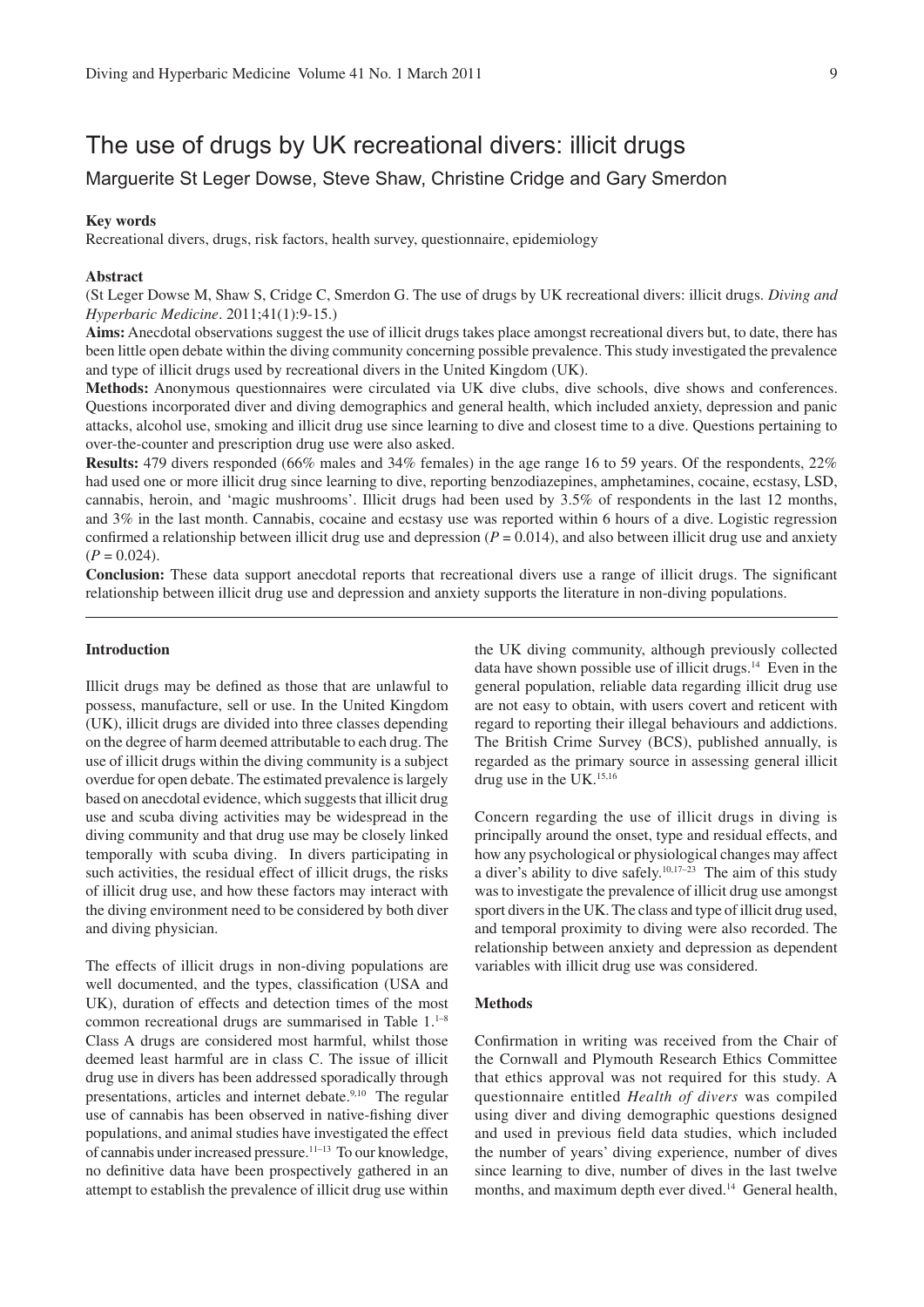**Table 1 Type, class, duration, detection times and side effects of illicit drugs** <sup>1,7,8</sup>

| <b>Stimulants</b>                 | <b>Onset/duration of effects</b>                                                              | <b>Side effects</b>                                                                                                              |  |  |  |
|-----------------------------------|-----------------------------------------------------------------------------------------------|----------------------------------------------------------------------------------------------------------------------------------|--|--|--|
|                                   | Detection time in urine*                                                                      | <b>Impact on diving</b>                                                                                                          |  |  |  |
| Amphetamine                       | Rapid effect with intravenous and smoking                                                     | CNS stimulation, increased heart rate, elevated BP, anxiety,                                                                     |  |  |  |
| Class $A/B^*$                     | use, slower orally, overall effect 4-8 hours (h),                                             | delusions, light sensitivity, insomnia, irrational behaviour,                                                                    |  |  |  |
| Schedule 2*                       | residual up to 12 h                                                                           | headache, hallucinations, can cause convulsions.                                                                                 |  |  |  |
|                                   |                                                                                               | May affect judgement and problem-solving ability, and increase                                                                   |  |  |  |
|                                   | Urine: $1-4$ days                                                                             | hypothermia susceptibility underwater.                                                                                           |  |  |  |
| Cocaine                           | Within 5 minutes (min), with high lasting                                                     | CNS stimulation, increased heart rate, elevated BP, increased                                                                    |  |  |  |
| Class A<br>Schedule 2             | 15-30 min, general effects 1-2 h, up to several<br>days for late phase following a binge      | body temperature, disorientated behaviour, euphoria, improved<br>performance in simple tasks, dizziness, nausea and vomiting,    |  |  |  |
|                                   | Urine: 2-4 days                                                                               | increased light sensitivity, feelings of well-being, can cause<br>convulsions.                                                   |  |  |  |
|                                   |                                                                                               | May impair judgement and ability to respond appropriately<br>whilst diving.                                                      |  |  |  |
| Ecstasy                           | Within 20–30 min, desired effect one h general                                                | CNS stimulation, relaxation, euphoria, changes in perception,                                                                    |  |  |  |
| (MDMA)                            | effect 2-3 h                                                                                  | impaired performance, panic attacks, visual disturbance,                                                                         |  |  |  |
| Class A<br>Schedule 1             |                                                                                               | anxiety, dry mouth, sweating, can cause convulsions.                                                                             |  |  |  |
|                                   | Urine: up to 4 days                                                                           | May impair judgement and ability to respond appropriately<br>whilst diving.                                                      |  |  |  |
| <b>Hallucinogens</b>              |                                                                                               |                                                                                                                                  |  |  |  |
| Cannabis/                         | Within 10 min, high may last up to 2 h,                                                       | Increased cardiac output, vasodilatation, dry mouth, decreased                                                                   |  |  |  |
| Marijuana<br>Class B              | behavioural and physiological effects return<br>to baseline within 3-5 h, residual effects in | coordination, impaired learning and memory, euphoria, relaxed<br>inhibitions, subjective slowing of time, apathy, alterations in |  |  |  |
| Schedule 1                        | specific behaviours up to 24 h                                                                | thought formation and expression, impaired motor performance.                                                                    |  |  |  |
|                                   |                                                                                               | May impair judgement and ability to respond appropriately                                                                        |  |  |  |
|                                   | Urine: 1-3 days but may be 20 days or longer                                                  | whilst diving.                                                                                                                   |  |  |  |
| <b>LSD</b>                        | Intravenous 10 min, oral 20–30 min with                                                       | Changes in perception and mood, decreased coordination,                                                                          |  |  |  |
| Class A<br>Schedule 1             | high at 2-4 h and diminishing over 6-8 h,<br>flashbacks may occur within a few days or        | subjective slowing of time, hypertension, increased heart<br>rate, panic attacks, loss of personal boundaries, tachycardia,      |  |  |  |
|                                   | more than one year after use                                                                  | hypertension, sense of dissociation.                                                                                             |  |  |  |
|                                   |                                                                                               | May impair judgement and ability to respond appropriately                                                                        |  |  |  |
|                                   | Urine: $2-5$ days                                                                             | whilst diving.                                                                                                                   |  |  |  |
| Magic                             | Within 30 min-2 h, high at about $4-10$ h, after                                              | Increased confidence, distortion of colour, sound and objects,                                                                   |  |  |  |
| mushrooms<br>(Psilocybe           | effects a further 2–6 h                                                                       | changes in sense of time and movement.<br>May impair judgement and ability to respond appropriately                              |  |  |  |
| & Amanita                         | Urine: approx $8 h$                                                                           | whilst diving.                                                                                                                   |  |  |  |
| Muscaria)                         |                                                                                               |                                                                                                                                  |  |  |  |
| Class A                           |                                                                                               |                                                                                                                                  |  |  |  |
| Schedule 1                        |                                                                                               |                                                                                                                                  |  |  |  |
| <b>Opiates</b>                    |                                                                                               |                                                                                                                                  |  |  |  |
| Heroin<br>Class A                 | Dependent on route and dosage, from 45 sec<br>to several min, peak effects 1-2 h, overall     | CNS depression, light-headedness, reduced respiratory rate,<br>dizziness, euphoria, nausea and vomiting, sedation, intense       |  |  |  |
| Schedule 1                        | effect 3-5 h                                                                                  | euphoria, mental clouding.                                                                                                       |  |  |  |
|                                   |                                                                                               | May impair judgement and ability to respond appropriately                                                                        |  |  |  |
|                                   | Urine: 2-3 days                                                                               | whilst diving.                                                                                                                   |  |  |  |
| Depressants, sedatives, hypnotics |                                                                                               |                                                                                                                                  |  |  |  |
| <b>Barbiturates</b>               | Long-acting effect within $1-2$ h, total effect $12$                                          | CNS depression, cardiovascular system depression, decreased                                                                      |  |  |  |
| Class B<br>Schedule 3             | h or longer                                                                                   | mental acuity, euphoria, depressed respiratory function, anxiety<br>suppression.                                                 |  |  |  |
|                                   | Urine: short-acting 1 day, long-acting $2-3$                                                  | May impair judgement and ability to respond appropriately                                                                        |  |  |  |
|                                   | weeks                                                                                         | whilst diving.                                                                                                                   |  |  |  |
|                                   |                                                                                               |                                                                                                                                  |  |  |  |

\*Detection times of a drug in urine are often expressed in lower and upper limits because the times are dependent on a number of variables such as the amount and frequency of use, which is then related to drug tolerance, body mass index, overall health, age, metabolic rate, and urine pH. The times of detection and duration of effect in Table 1 are therefore approximate. Drugs are classified by different countries according to their approved medical use, abuse liability, or level of penalty for illegal possession and dealing. The United Nations 1971 Convention on Psychotropic Substances is the pivotal recommendation and is a treaty signed by more than 150 nations. Class and Schedule given in this table are UK and USA respectively.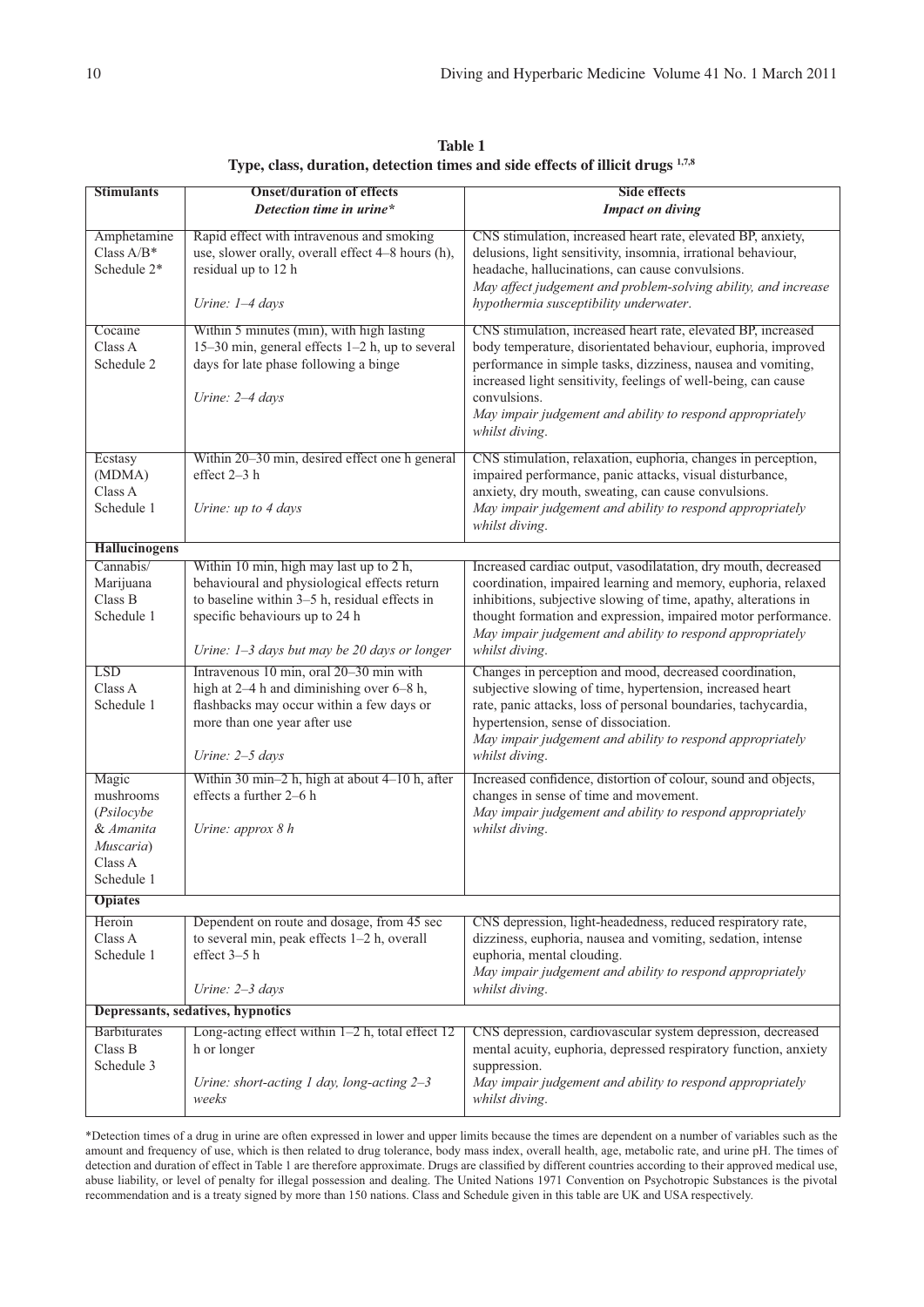fixed-option questions based on the UK Sport Diving Medical Committee (UKSDMC) self-certification form were included.<sup>24</sup> Fixed-option yes/no questions were also asked concerning anxiety, depression, or panic attacks since learning to dive. Information regarding smoking and alcohol consumption was also requested. To detract from the primary focus of the study, respondents were asked to list current prescribed medication, and if appropriate any over-the-counter medication they had ever taken within six hours of diving.

Illicit drug questions to allow BCS comparison were included, detailing type of drug and when last used since learning to dive, with the following time increments: more than twelve months, in the last twelve months, in the last month.<sup>15,16</sup> Illicit drug type and temporal proximity to a dive were also recorded if appropriate as follows: 1 hour, 6 hours, 12 hours, 24 hours, 36 hours, 48 hours, 72 hours, 1 week, 2 weeks, 3 weeks. There was also a facility for free text. The age criteria (16 to 59 years) allowed some comparison between the study group and the BCS UK population. The illicit drug questions were unobtrusively placed in the main body of the questionnaire following questions regarding cigarette smoking.

The anonymous questionnaires  $(1,950)$ , supplied with unstamped, addressed (Diving Diseases Research Centre), self-sealing envelopes were distributed randomly to divers between October 2007 and December 2009 via UK dive clubs/schools and national dive shows/conferences. The questionnaires were also available for download on the internet to complete and mail back, but questionnaires could not be returned electronically.

Data gathered focused on the prevalence, type and class of illicit drug used since learning to dive. There was no attempt to assess repetitive use, adverse outcomes, divers' knowledge of interactions of drugs with the diving environment or any increased risk of DCI.

# **Figure 1** British Crime Survey (BCS)<sup>15</sup> drug use "in your lifetime" compared with divers' drug use "since you learnt to dive"



# STATISTICAL METHODS

Quantitative data are reported as range (median). Univariate analyses, including chi-square tests, were used to look at the relationships between the categorical variables drug usage (yes or no), anxiety, panic, depression and gender. An independent samples t-test was used to investigate any relationship between age and drug usage. Binary logistic regressions were used with anxiety and depression as dependent variables and drug usage, age and gender as independent variables. A significance level of  $P = 0.05$  was used throughout. SPSS version 17 was used for statistical analysis.

#### **Results**

Completed questionnaires were received from 531 respondents with a response rate of 26% from hard copy questionnaires, and 2.4% from the world-wide web. A total of 479 (66% male, 34% female) records fulfilled the BCS age criteria of 16 to 59 (median 42) years and were suitable for analysis. Proportionately, there were more females than males in the younger 16 to 34 age groups, and more males than females in the older age groups. The 467 respondents (12 did not give their lifetime total dives) reported a total diving experience of  $324,417$  dives with a range of 2 to 9,000 (median 350) with 479 reporting a total of 27,741 dives with a range of 0 to 800 (median 40) in the last 12 months, and a depth-range experience of 4 metres' sea water (msw) to 100 msw. The number of years' diving experience ranged from 1 to 40 years.

#### **ILLICIT DRUG USE**

The BCS 2007/08 survey found that 35.8% of 16–59-yearolds had admitted to ever having used recreational drugs in their lifetime. An illicit drug had been used by 9.3% of the population in the previous 12 months, and  $5.3\%$  in the last month. A total of 105 divers (22%, 65 males, 40 females) had used one or more illicit drug since learning to dive, with 17  $(3.5\%)$  in the last 12 months, and 16 (3.3%) in the last month. These prevalences are compared in Figures 1 and 2.

# **Figure 2** British Crime Survey<sup>15</sup> and divers: drug use in the last 12 months and in the last month

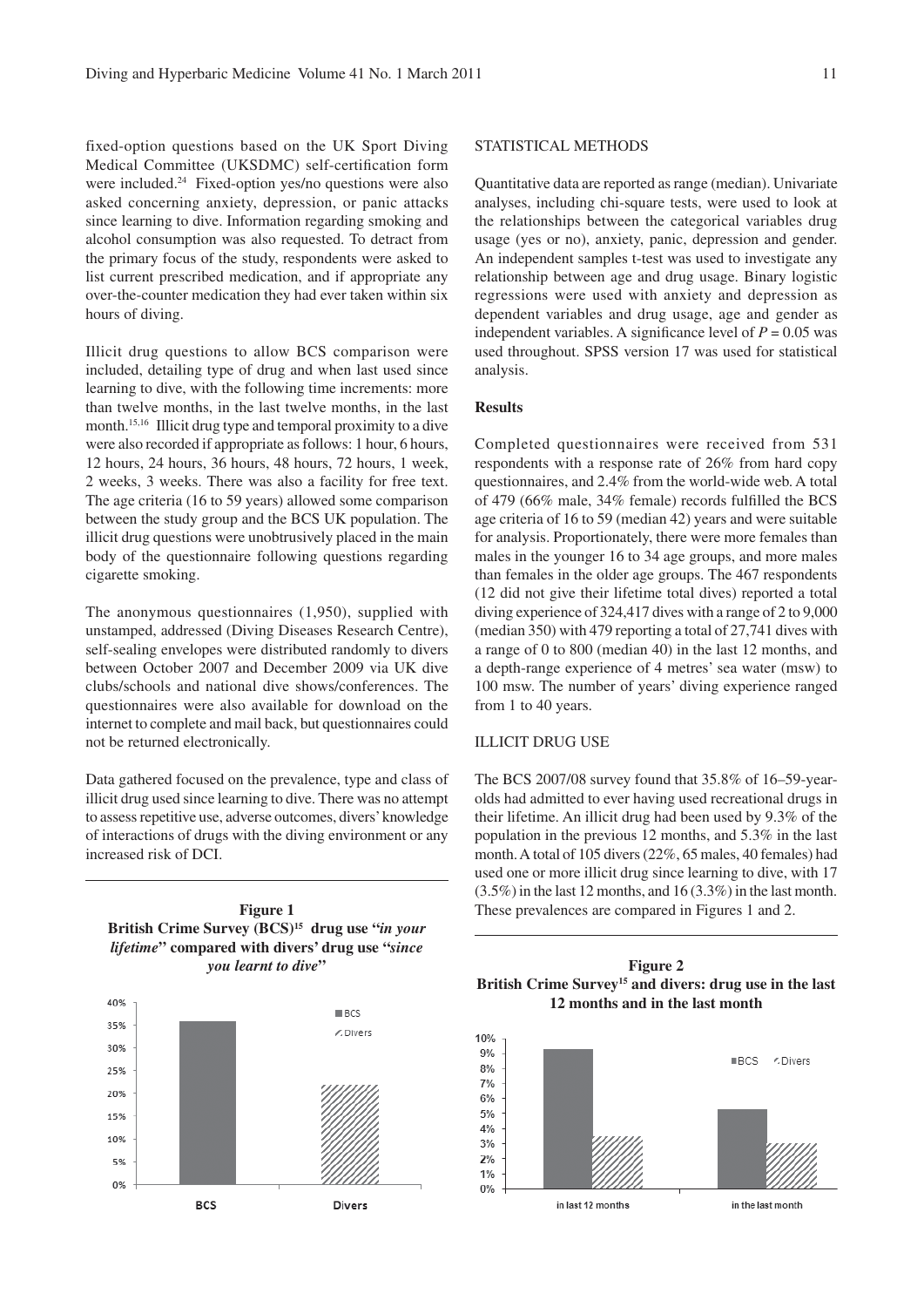Figure 3 Type of drugs used in the last 12 months: British Crime Survey<sup>15</sup> versus divers



Cannabis was cited as the most frequently used illicit drug. The types of drugs used by divers compared with the BCS in the last 12 months show similar trends, although the use of cannabis is less in the divers (Figure 3). The use of Class A drugs in the BCS data and divers is shown in Figures 4 and 5.

Within those respondents who confirmed illicit drug use  $(n = 105)$  benzodiazeoines, amphetamines, cocaine, ecstasy. LSD, cannabis, heroin, and hallucinogenic mushrooms were all reported. Table 2 shows the percentages of the total 217 reports of drugs by the 105 respondents; some divers reporting the use of more than one type of drug. Additionally, of the 105 respondents, 40% admitted to using a class A drug since learning to dive. A class A or B drug had been used by 22 divers (21%) between 5 minutes (free-text response) and 24 hours before diving, with the use of cannabis, cocaine, and ecstasy reported between 5 minutes (free-text response) and 6 hours before diving. Use of hallucinogens was reported by 67% of the illicit drug group, with  $25\%$  reporting having used both hallucinogens and stimulants since learning to

Table 2 Drug use by type; \* some of the 105 illicit drug users reported using more than one type of drug

| Drug                | <b>Number of reports</b> | $\frac{0}{0}$ |  |
|---------------------|--------------------------|---------------|--|
| Cannabis            | 99                       | 45.6          |  |
| Cocaine             | 30                       | 13.8          |  |
| Magic mushrooms     | 21                       | 9.7           |  |
| Ecstasy             | 19                       | 8.8           |  |
| Amphetamines        | 19                       | 8.8           |  |
| <b>LSD</b>          | 17                       | 7.8           |  |
| Tranquillisers      |                          | 3.2           |  |
| <b>Barbiturates</b> | 3                        | 1.4           |  |
| Heroin              | $\mathcal{L}$            | 0.9           |  |
| <b>Total</b>        | $217*$                   | 100           |  |

dive. In the last month, 10% of the illicit drug group had used both hallucinogens and stimulants.

# ANXIETY. PANIC AND DEPRESSION WITH ILLICIT **DRUG USE**

Fixed-option data related to the general health of the divers allowed investigation regarding reports of anxiety, panic attacks and depression and any relationship with illicit drug use. A higher proportion of illicit drug users were anxious  $(7.6\%$  compared to 2.7% for non-users) and a greater proportion were depressed (15.2% compared to 7.0%) (Table 3). There was evidence of a relationship between illicit drug usage by the divers in this study and both anxiety ( $P =$ 0.039) and depression ( $P = 0.014$ ) but not panic ( $P = 0.66$ ), based on chi-square tests. Logistic regression confirmed the relationship between anxiety and illicit drug use (odds ratio  $(OR) = 3.00$ ,  $P = 0.024$ , 95% confidence intervals (CI) 1.15. 7.81). Neither gender nor age was significant.



**Divers** 

**BCS** 

4%

2% 0% **Figure 4** 

**Figure 5** British Crime Survey<sup>15</sup> and divers: class A drug use in the last 12 months, and in the last month

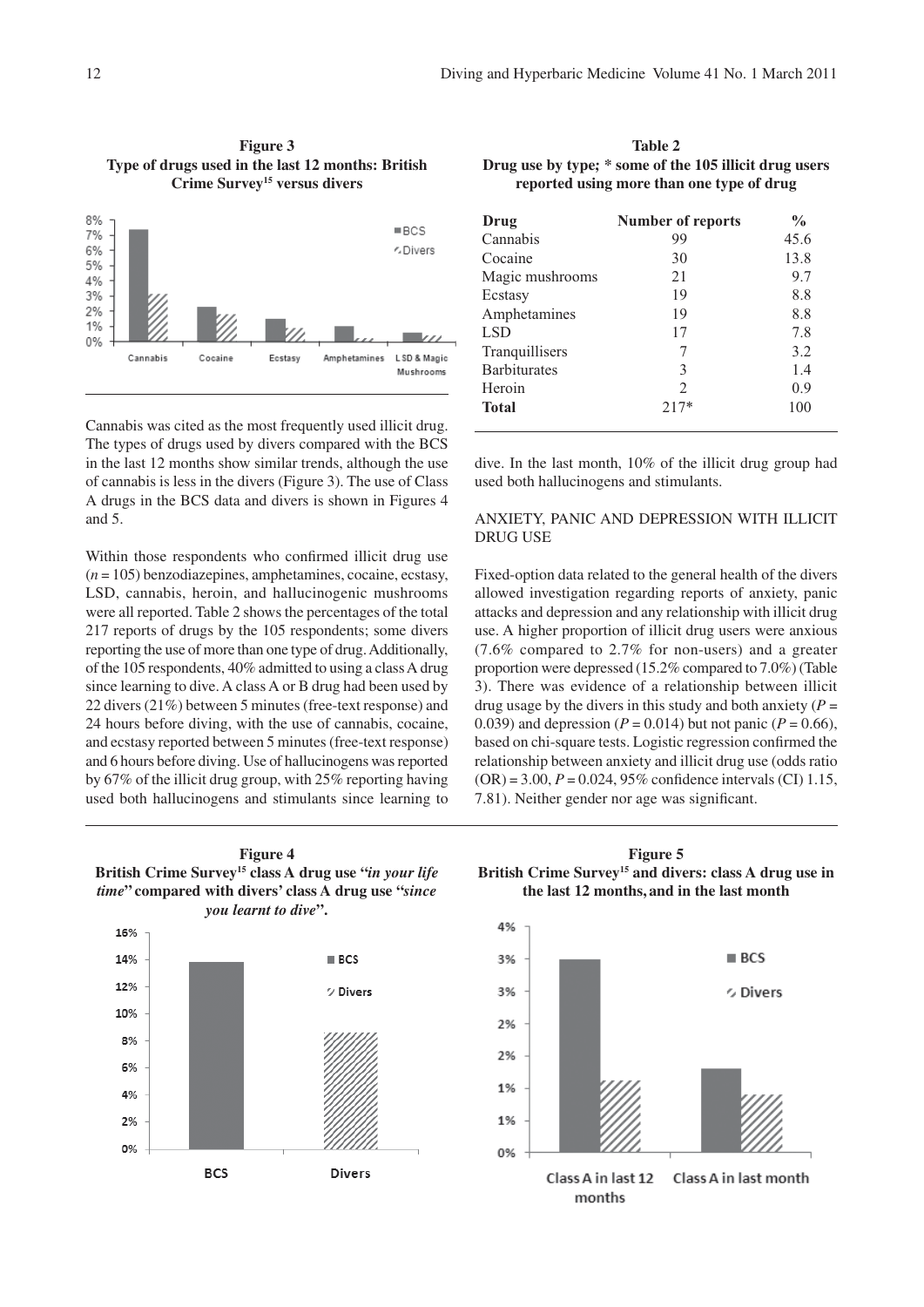| Table 3 |  |                                                     |  |  |  |  |  |
|---------|--|-----------------------------------------------------|--|--|--|--|--|
|         |  | Anxiety and depression with illicit drug use $(\%)$ |  |  |  |  |  |

|                                         | Anxiety | <b>Depression</b> |
|-----------------------------------------|---------|-------------------|
| Illicit drugs – Yes ( $n = 105$ )       | 8 (7.6) | 16(15.2)          |
| Illicit drugs – No $(n = 374)$ 10 (2.7) |         | $26$ $(7.0)$      |
| Totals $(n=479)$                        | 18(3.8) | 42 (8.8)          |

Logistic regression also confirmed the relationship between depression and illicit drug usage (OR = 2.34,  $P = 0.014, 95\%$ CI 1.19, 4.59). In this case, gender was significant (OR =  $0.37, P = 0.002, 95\% \text{ CI } 0.19, 0.70$ , with females more likely to be depressed. Age was not a significant comparator.

Overall there was no relationship between illicit drug usage and gender ( $P = 0.44$ ), but age was related to illicit drug use ( $P < 0.001$ , t-test), with illicit drug users tending to be younger (mean 38.0 years compared to 41.7 years for non-users).

# **Discussion**

Recreational drugs change metabolic functions and perception of reality, distance and time and, therefore, can be considered to increase the risk of incidents whilst diving. These data demonstrate that some divers are using illicit drugs around the time of their diving activities and ignoring the limited advice given during dive training but widely available through public health campaigns. To date, there have been few specific studies designed to observe the use of illicit drugs in the recreational diving community, due in part to the difficulties in gathering credible data from a covert population.<sup>8</sup> This study cohort may suffer from potential selection bias in as much that divers who take drugs may be more willing to complete the questionnaire. Conversely, they may be less willing to participate in the event of respondents suspecting the primary aim of the study. The respondents in this study were not made aware of the primary subject matter of the project, with the title of the project and much of the data collected focusing on general health questions with which the divers would be familiar already.<sup>24</sup> and the diver. and diving demographics and basic health data gathered with other studies.<sup>14,15</sup>

The disadvantages of anonymous data collection from covert populations, such as illicit drugs users, are recognised and acknowledged.<sup>8</sup> However, the advantage of anonymous data gathering from covert groups is that respondents will often be considerably more overt in their willingness to provide sensitive data where they are confident that no traceable contact is likely. It was for this reason that divers could not up-load completed questionnaires on the internet, which may account for the high access to the questionnaire but low response rate from the internet. Repetitive illicit drug use, any adverse experiences, the divers' understanding of how a specific drug may interact with the diving environment or any associated DCI risks were not evaluated in this study, which could be deemed to be a weakness in the analysis of these data.

Although the proportion of divers in this study  $(22\%)$  who admitted using illicit drugs since learning to dive is smaller than that of the general population in their lifetime  $(35.8\%),$ and fewer divers  $(3\%)$  had used recreational drugs in the last month than in the BCS  $(5.3\%)$ , these data still represent a sizeable minority.<sup>15</sup> In the main, the respondent population of divers were experienced divers. Whilst it is difficult to state whether the data gathered can be extrapolated to the larger diving community, it would be reasonable to consider that experienced divers would be more able to deal with the effects of illicit drugs underwater than a novice.

Divers were asked to record the closest time to diving that they had ever used an illicit drug. The fixed-option response for time of illicit drug use to time of dive was from one hour upwards, with space provided for additional information and this resulted in times as short as 5 minutes being recorded. Although a longer interval between the use of an illicit drug and diving should, in theory, diminish any potential risk, the timings before diving of some drug use should be of concern. With the effects of cannabis, for example, starting at 10 minutes or less depending on method of use, lasting up to 2 hours, and residual influence in specific behaviours evident up to 24 hours, these divers potentially place themselves at increased risk of a diving incident, though this cannot be substantiated. It might also be argued that divers are not exercising a responsible duty of care to their diving companions, given the psychological and physiological implications of illicit drug use.

Hallucinogens were the drugs most widely used by the divers, with cannabis/marijuana the most common. In theory, the psychological effects, such as alterations in thought formation and expression, altered time and space perception, and dulling of attention could affect a diver's ability to track depth and air, or manage a diving incident both below and above the water. Physiological changes of tachycardia and vasodilatation have a potential to impair in-water performance through effects on the cardiovascular system or by contributing to hypothermia.

Although the pharmacodynamics of drugs at surface pressure are well documented, as yet there is not a complete and thorough understanding of the pharmacodynamics of drugs under increased pressure. The question of the theoretical impact of illicit drug use on the recreational diver and safe diving practices may be an issue that researchers cannot conclusively address. Anecdotally it is known that, when questioned, divers do not always admit to illicit drug or even alcohol use when presenting at a hyperbaric chamber for a diving incident, or completing an incident report to a diving officer. Specific history of illicit drug use in the context of a diving accident should be routinely sought to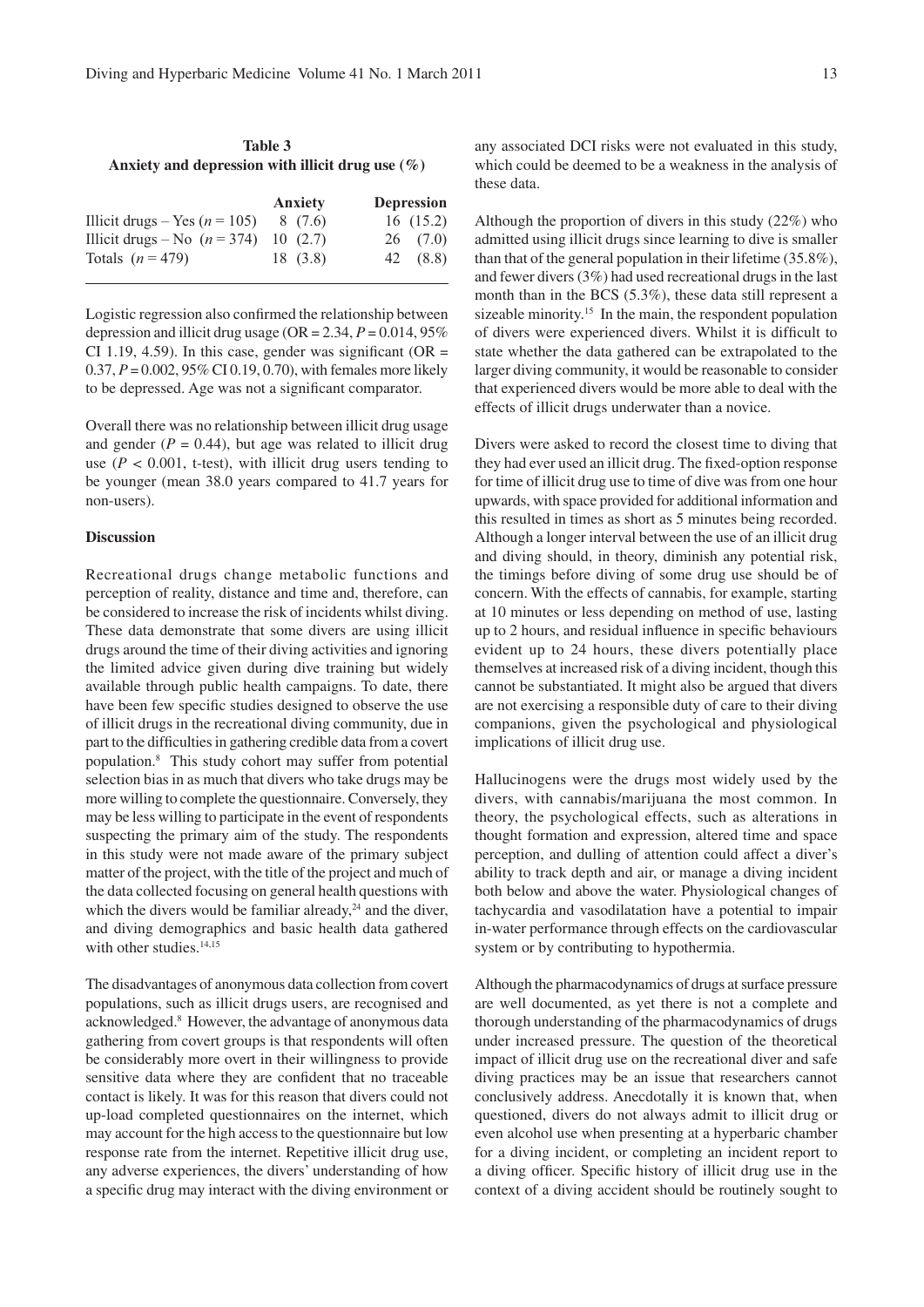gain further insight into the importance of illicit drugs as a contributing factor to dive accidents. Whilst it remains unlawful to possess or use these drugs, it is unlikely that data from recompression chambers or diving officers would be of any tangible use. Additionally, the animal model may not be the appropriate research tool with which to attempt to address these issues. Field data have shown that divers do not always adhere to dive plans, tables, or computers, and other factors may intervene to render a dive unsafe, such as sea or weather conditions. How a diver responds to a diving emergency may depend on their experience, health, or even simply 'how he feels on the day'. Therefore, perhaps the way forward lies in a programme of education focusing on the effects, types, classes, and duration of effects of the most commonly used illicit drugs.

Although the fixed-option response limited the quality of the general health questions, the significant relationship between illicit drug use and anxiety and depression in our data broadly supports the literature from non-diving populations.<sup>1,4,5,25,26</sup> The prevalence of divers, both illicit drug users and non users, reporting anxiety or depression should be of concern to both physicians and educators in the diving industry. In this study, a small number of the respondents suffered from depression, took illicit drugs and were also taking a range of prescribed medication for other conditions: a potentially hazardous cocktail.

During the time of this study, one UK diving organisation, when asked regarding their training advice on recreational drug use, confidently replied that "it was covered in their lectures". However, when pressed for details, it transpired that the lectures encompassed only very basic information, stating that "it is not safe to dive and use drugs". There was no provision for class, effect, residual and detection times, and type of illicit drug use and effects. Conversations with sport, commercial and military divers on the subject of illicit drugs have revealed attitudes ranging from bravado through to sheer disbelief if not naivety that illicit drug use was taking place freely within the diving community. It would appear there is an educational vacuum in this area needing to be addressed both for the physician and the diver. Whether this is due to complacency by those in authority that divers would simply not 'do drugs', or whether it is an inability to admit that illicit drug use is taking place, or both, remains unclear. What is clear, however, is that there is plainly an opportunity for the dive training agencies worldwide to implement a programme of awareness on all aspects of illicit drug use whilst diving, not only to promote safer diving but to provide greater understanding generally of illicit drug use and abuse.

### **Conclusions**

This study supports anecdotal reports that divers use illicit drugs around the timing of their diving activities. A clear relationship between depression and anxiety and the use of

illicit drugs was demonstrated. With the pharmacodynamics of drugs at increased pressure not fully understood, and with the sport of diving more widely available to a greater spectrum of the population from all ages and health circumstances, the diving community has a duty of care to address the associated potential risks of illicit drug use in the diving environment and to provide information and education on this subject to divers.

#### **References**

- $\mathbf{1}$ Devlin RJ, Henry JA. Clinical review: major consequences of illicit drug consumption. Crit Care. 2008;12:202 doi:10.1186/ cc6166.
- $\overline{2}$ Weil AT, Zinberg NE, Nelsen JM. Clinical and psychological effects of marihuana in man. Science. 1968;162:1234-42.
- 3 Hanna JM, Strauss RH, Itagaki B, Kwon WJ, Stanyon R, Bindon J, et al. Marijuana smoking and cold tolerance in man. Aviat Space Environ Med. 1976;47:634-9.
- $\overline{4}$ McGee R, Williams S, Poulton R, Moffitt T. A longitudinal study of cannabis use and mental health from adolescence to early adulthood. Addiction. 2000;95:491-503.
- $\sqrt{5}$ Swendsen J, Conway KP, Degenhardt L, Glantz M, Jin R, Merikangas KR, et al. Mental disorders as risk factors for substance use, abuse and dependence: results from the 10-year follow-up of the National Comorbidity Survey. Addiction. 2010;105:1117-28. doi:10.1111/j.1360-0443.2010.02902.x
- 6 Bohnert AS, Miech RA. Changes in the association of drug use with depressive disorders in recent decades: The case of cocaine. Subst Use Misuse. 2010;45:1452-62.
- $\overline{7}$ Couper FJ, Logan BK. Drugs and human performance fact sheets. Washington DC: The National Highway Traffic Safety Administration. August 2000-March 2004. Available from: <http://www.nhtsa.dot.gov/people/injury/research/ job185drugs/technical-page.htm>.
- 8 Decort T, Mortelmans D, Tieberghien J, De Moor S. Drug use: an overview of general population surveys in Europe. Luxembourg; European Monitoring Centre for Drugs and Drug Addiction; 2009. Available from: <http://www.emcdda. europa.eu/publications/insights/driving>.
- 9 Campbell ES. Diving while using marijuana. [Internet]. Available from: <http://scuba-doc.com/marij.html>.
- 10 Krooss B. Diving and drugs. *Immersed*. 1997;2(4 Suppl).
- 11 Dunford RG, Arrazola FL, Salbador GW, Hampson NB. Mosquito Indian lobster harvesters [abstract]. The Proceedings of the Undersea and Hyperbaric Medical Society Annual Scientific Meeting; 1994; Denver, Colorado. Bethesda MA: UHMS; 1994. Available from: <http://archive.rubiconfoundation.org/5710>.
- 12 Walsh JM, Burch LS. Behavioral effects of the interaction of marijuana and increasing partial pressures of  $N<sub>2</sub>$  and  $O<sub>2</sub>$ [abstract]. Undersea Biomed Res.1978;5 Suppl. Available from: <http://archive.rubicon-foundation.org/4320>.
- Marriage HJ, Paton WD, Harvey DJ. Effect of pressure on 13 oxidative metabolism of drugs by mouse hepatic microsomes. Undersea Biomed Res. 1986;13:369-81. Available from: <http://archive.rubicon-foundation.org/3065>.
- 14 St Leger Dowse M, Bryson P, Gunby A, Fife W. Comparative data from 2250 male and female sport divers: diving patterns and decompression sickness. Aviat Space Environ Med.  $2002:73:743-9$
- 15 Hoare J, Flatley J. Drug misuse declared: 2007/08 British